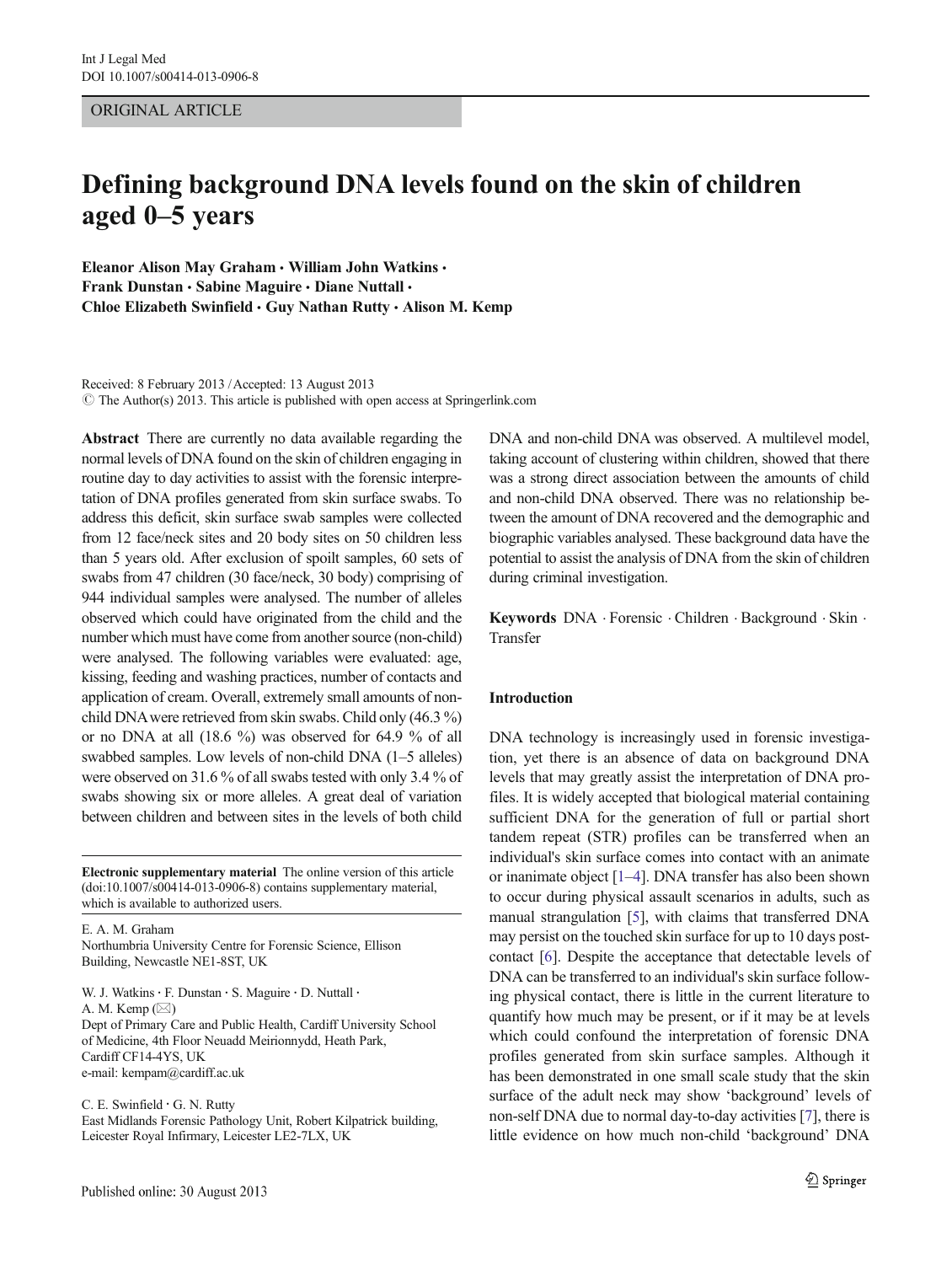may already be present on a young child's skin, given that the child may have been handled and kissed repeatedly by their carers and other family members. This study describes DNA levels found on the skin surface of live children aged 0–5 years participating in routine daily activities, and quantifies the background levels of non-child DNA one would expect to find.

# Materials and methods

# Subjects and sampling

Ethical approval was granted by the multi-centre ethics committee in March 2008 (number 03/9/29), with an approved amendment in July 2008. The study population was a community sample of children aged 0–5 years, living in South Wales, without pre-existing skin disorders or injuries, and in whom there were no child protection concerns. Informed consent was obtained from all participants prior to sample collection.

# Sample collection and transportation

Demographic and biographic data were collected, including developmental stage, feeding details (breast or bottle), number of siblings and carers, the number of people who had been in close contact with the child in the 4 h prior to sampling, daycare arrangements and details relating to areas of skin that had been kissed, washed or had cream applied within the preceding 4 h.

Samples were collected from the skin surface of each child from the face/neck at 12 sites and/or body at 20 sites (Fig. [1\)](#page-2-0), using a single moistened cotton swab in a sweeping motion at each site; swabbing was discontinued if the child became distressed. Following sampling, the swab head was removed from the shaft and placed into a 1.5 ml Eppendorf Safe-Lock tube containing 400 μl DNA stabilising solution (DNA Genotek, Ontario, Canada). Reference samples in the form of buccal swabs were collected from the researcher, the child subject and up to four carers or siblings who had contact with the subject in the 4 h preceding sample collection. Samples were stored at room temperature until they were processed.

# Extraction of DNA

DNAwas extracted using the QIAamp DNA mini kit (Qiagen, West Sussex, UK) using a method modified for trace-DNA swabs. Whole swab heads were stored submerged in 400 μl DNA stabilisation solution (DNA Genotek, Ontario, Canada), to which 400 μl buffer AL and 20 μl proteinase K was added. The sample tube was mixed and incubated at 56 °C for 10 min. A 'piggybacking'stage was then performed, whereby

the swab head was transferred to a 0.5 ml sterile plastic tube, with a hole pierced in the bottom. All liquid recovered from the swab head was pooled into the original 1.5 ml tube before continuing with the method as described by the manufacturer. To recover DNA, 60 μl of buffer AE was transferred to the column membrane and was incubated at room temperature for 5 min, then centrifuged at 8,000 rpm for 1 min. The filtrate was then reloaded on to the column, incubated at room temperature for 1 min and centrifuged at 8,000 rpm to collect the DNA. Positive and negative controls were used throughout the process.

#### Quantification and DNA profiling

DNA quantification was performed using the Quantifiler Duo DNA quantification kit (Applied Biosystems, Foster City, CA, USA) according to manufacturer's instructions. Two notemplate controls using 2 μl sterile water in place of template DNA were run in every batch to monitor gross contamination of quantification reagents. Positive and negative DNA extraction controls were also quantified by this method.

Samples containing  $>0.2$  ng/ $\mu$ l DNA were amplified using the SGM Plus polymerase chain reaction (PCR) amplification kit in a total reaction volume of 25 μl using 28 cycles. Whenever possible, 2 ng template DNA was added to each reaction; if less than 2 ng was available, the maximum volume of 10 μl was entered in to the PCR. If, following fragment analysis, partial DNA profiles and/or peaks <35 relative fluorescent units (rfu) were observed, a second run of capillary electrophoresis was performed by loading 2 μl PCR product and using an increased injection time of 10 s instead of the standard 5 s to allow more PCR product to be electrokinetically injected, increasing the sensitivity of the run [\[8\]](#page-6-0). For samples containing  $\leq 0.2$  ng/ $\mu$ , or showing partial or no amplification after 28 PCR cycles or drop-out after the longer injection run, a low copy number (LCN) protocol utilising 34 PCR cycles was carried out [\[9](#page-6-0)]. PCR was again performed in a total reaction volume of 25 μl. All samples were amplified at least twice at this stage and a consensus reporting method was used, whereby data were only recorded in the final DNA profile if it appeared in at least two replicate amplifications [\[9](#page-6-0)].

#### DNA profile interpretation

DNA interpretation was based on published guidelines [\[10](#page-6-0)] and using thresholds set by internal verification studies. For clarification of our methodology, all peaks above 35 rfu were considered as potential alleles. Alleles observed after standard amplification, using 28 PCR cycles, visualised by standard or longer injection capillary electrophoresis protocols, were always reported in the final DNA profile. If the LCN protocol was used, alleles were only reported in the final DNA profile if they appeared in at least two amplifications, or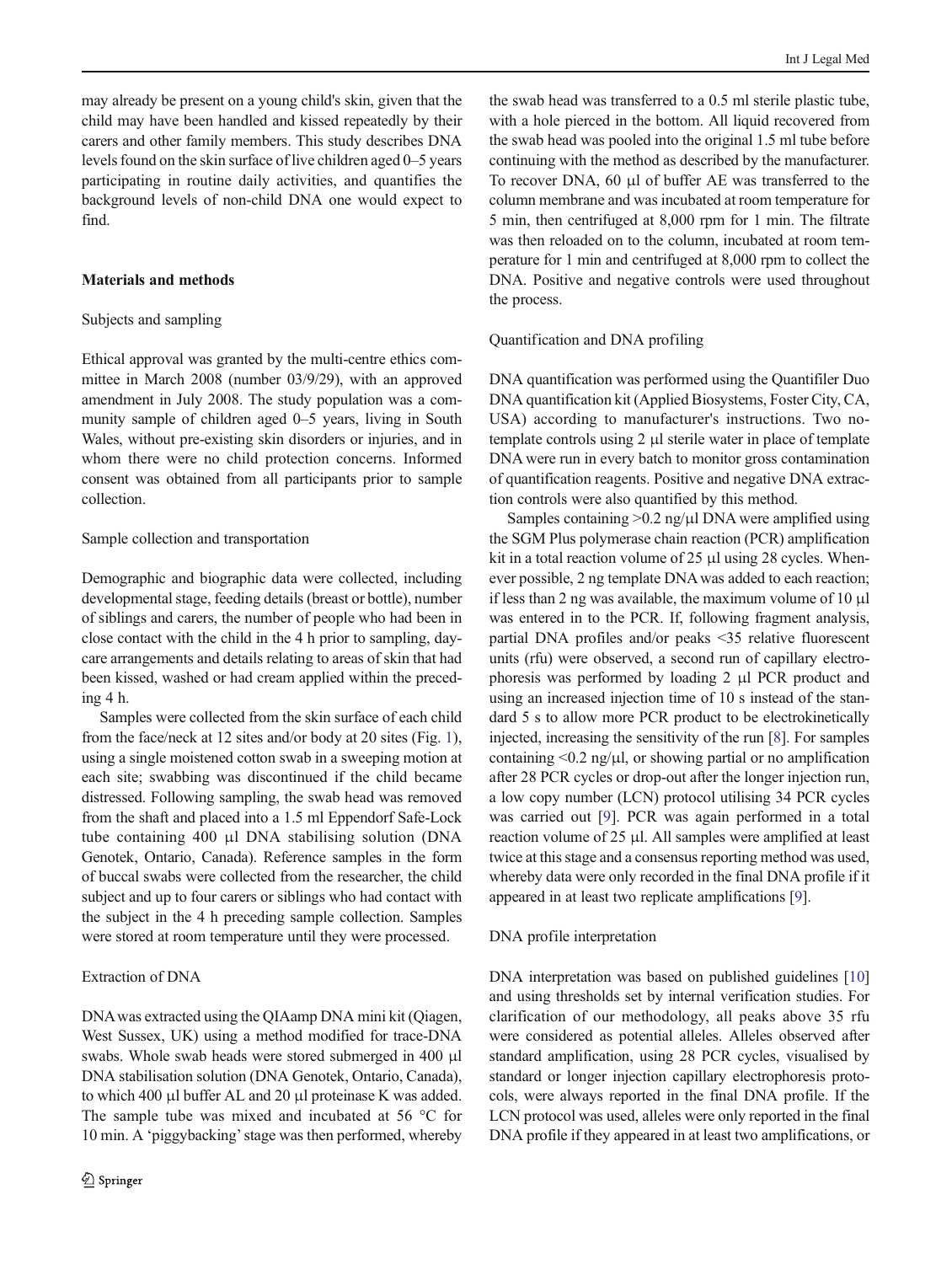<span id="page-2-0"></span>



in a single LCN DNA profile and a previous 28 cycle DNA profile. If the replicate DNA profiles produced after 34 PCR cycles differed by more than six peaks, a third amplification was considered to aid production of a consensus profile which was representative of the DNA present in the sample. Peaks detected in stutter positions were considered as potential alleles if the DNA profile showed evidence of a mixture and the stutter peak height exceeded 20 % of that of the associated allele for standard amplifications and 30 % for LCN amplified DNA. These thresholds were selected following internal validation studies (unpublished data, available on request). For DNA profiles exhibiting characteristics associated with the presence of a minor contributor to a DNA mixture, peaks in stutter positions were considered as potential alleles if they were greater than the average stutter height observed during internal validation experiments for each STR locus, and the height was comparable to other peak heights of the minor DNA profile.

#### Data analysis

A full reference SGM plus profile was produced for each child volunteer. Alleles present in the sample DNA profile that matched the reference were recorded as 'child', and those which could not have come from the child were recorded as 'non-child' alleles. An Access database was populated with these data and a bespoke visual basic macro written to organise the data and compare the DNA from each swab with the child DNA and output this in a format appropriate for statistical analysis using Stata ver. 11 and SPSS 18. Because the amounts of DNA, both child and non-child, differed between the swabs subjected to 28 cycles and those which had 34 cycles, results were derived for these two subgroups as well as for the whole set. A multilevel model was fitted to examine the association between the number of non-child alleles observed and the percentage of the child's own DNA profile, modelling sites on the face/neck and body separately [\[11\]](#page-6-0). Swabs were nested within children, and the number of non-child alleles was modelled by a Poisson distribution, with robust standard errors to account for possible extra-Poisson variation. A log link function was used, and explanatory variables were the percentage of child DNA profile observed and categorical variables indicating the site of the swab. This model was extended to explore the effects on the number of non-child alleles of child level factors such as age and gender and site-level factors such as having been washed or kissed. In all cases, a P value of 0.05 or less was taken as significant.

# Results

Fifty children were recruited for this study. Samples from three children had to be discarded due to sample leakage during transportation. Of the remaining 47, 17 had their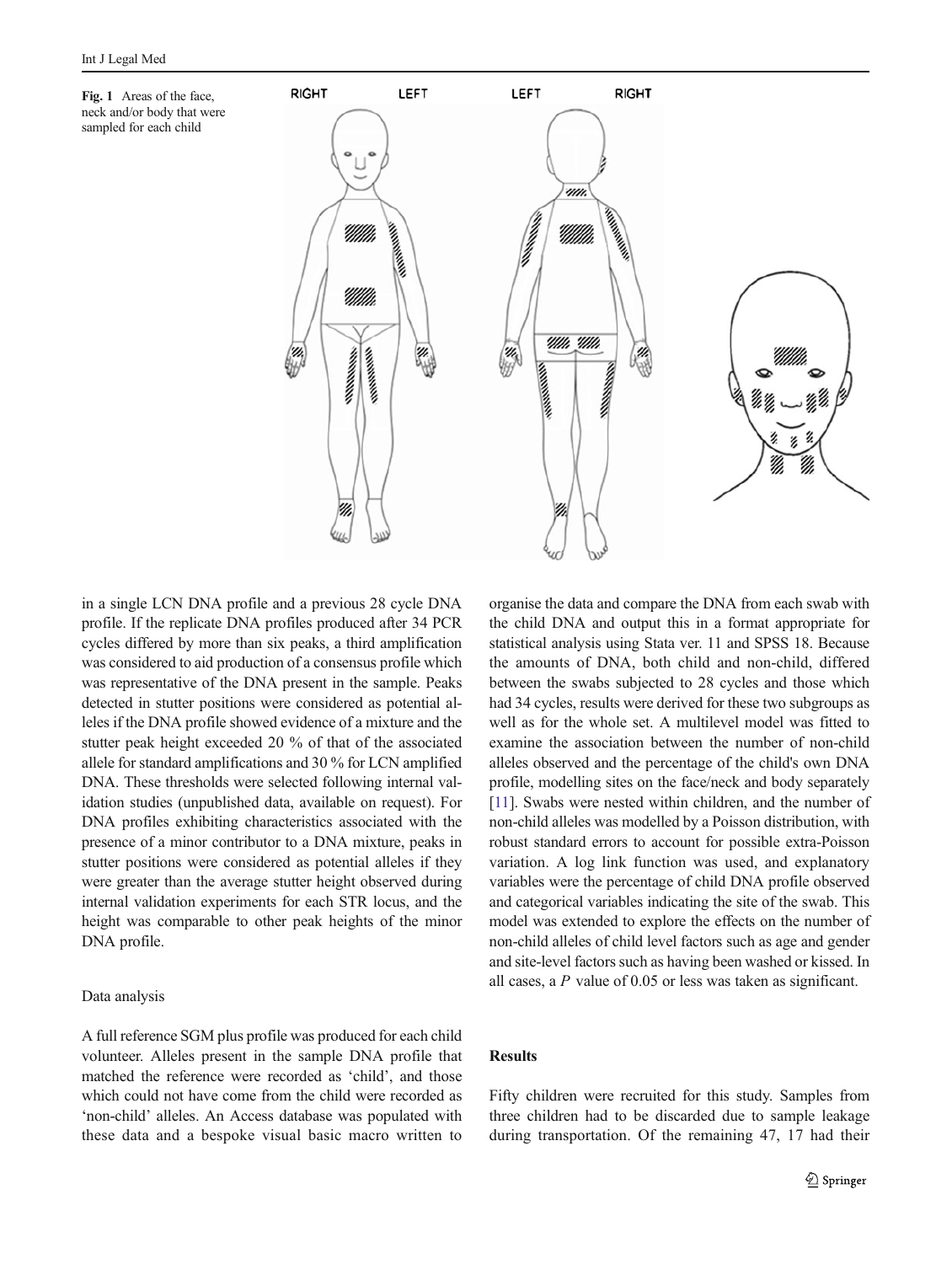$\textcircled{2}$  Springer

processed.

non-child DNA were observed on sites, where on average, more than 50 % of the child's own DNA profile was also observed. This was particularly true for data based on 34 cycles. To explore this phenomenon in more detail, the number of non-child alleles observed at each site was compared to the percentage of the child's own DNA profile observed at each site. The data shown in Table [2](#page-5-0) suggest that there is an association between the amounts of child and non-child DNA observed. However, it does not take into account the variation in the amount of DNA observed between children or

The data presented in Table [1](#page-4-0) suggest that higher levels of

rable for the two datasets.

face/neck swabbed, 17 had their body swabbed and 13 children had both face/neck and body swabbed at the sites indicated in Fig. [1](#page-2-0). This resulted in 30 sets of swabs being collected for the face/neck and 30 sets for the body, a potential of 960 individual samples. Three swabs were not collected due to the intolerance of the child, and 13 were excluded from the final data analysis due to contamination by the sampler during collection, leaving a total of 944 individual samples to be analysed. The allele drop-in rates for the University of Leicester and Northumbria University laboratories were calculated to be 0.04 and 0.01 alleles per locus, respectively. any other demographic or biographic factors that may be influencing the results. Using a multilevel model, for the face/neck and body, the percentage of the child DNA profile observed was associated with the number of non-child DNA alleles that would also be observed  $(P<0.0001)$ . This observed association will be validated on a novel dataset, work in progress. The data for 28 and 34 cycle amplification strategies is provided in supplementary Table S3. The effect of both child and swab level factors was inves-

Both of these drop-in rates are below the 0.3 alleles per locus considered as the maximum drop-in rate which can be tolerated for LCN–DNA work to be interpreted with confidence [\[9](#page-6-0)]. For DNA extraction controls processed in parallel to buccal swabs, alleles matching one or more of the reference profiles could often be observed in the negative extraction control. For this reason, buccal swabs were processed in separate batches, after all skin-surface swabs had been

The levels of child and non-child DNA detected varied greatly on a per swab basis. On average, the number of alleles observed in DNA profiles generated from face/neck swabs was greater than for body swabs for both child and non-child DNA. Non-child DNA was consistently low, averaging less than one allele per swab across the entire dataset. Considerable variation in the amounts of both child and non-child DNA was also observed when analysing the data on a per site basis, particularly on the body. Table [1](#page-4-0) shows combined results for both 28 and 34 cycle PCR amplification strategies of child and non-child observed on each sampled site. Supplementary data is also provided online to show the breakdown of samples amplified using 28 (Table S1) and 34 cycles (Table S2). Overall, the sites from which most child DNA was recovered were the front and back of the hands, while the fronts of the hands and the cheeks showed the most non-child DNA, although the absolute values were very small. On almost all sites, more child alleles were observed than nonchild alleles. More child DNAwas found for the 28 cycle data, since the lack of child DNAwas one of the triggers for moving to 34 cycles, but the amounts of non-child DNA were compatigated using similar multilevel models. Table [3](#page-5-0) shows the numbers of alleles observed and presents the results of the multilevel analysis carried out on the documented variables. The effect size is the ratio of the mean number of non-child alleles observed for the second level for each factor compared to that for the first level. So the ratio for kissing compares the non-child alleles on sites that were kissed to those that were not kissed; the estimate of 1.17 shows that slightly more nonchild alleles were found on kissed sites but the confidence interval includes 1, showing that the effect is not significant. In fact, none of the child or site factors shows a significant effect for the whole dataset. The results of fitting this model to the data based on 34 cycles are shown in Table S4 and are broadly similar, not surprising, since this includes the majority of the swabs. The model failed to converge when applied to data based on 28 cycles. This is almost certainly due to the combination of fewer swabs processed using 28 cycles and the smaller numbers of non-child alleles found on these swabs, with some locations having no non-child alleles on any swab. Results on these swabs have, therefore, been omitted.

# Discussion

This study demonstrates, for the first time, the background level of DNA retrieved from the skin of active babies and children less than 5 years old. The study highlights that, despite the level of intimate contact between carers and young children, very little non-child DNA is found on their skin. No non-child DNA was observed on 64.9 % of the 944 sites analysed, 1–5 alleles were observed on 31.6 % of all swabs, and more than six non-child alleles were observed for only 3.4 % of all analysed samples. Overall, more DNA was recovered from the face/neck swabs compared to body swabs. The sites with the most child DNA were the front and backs of hands, while the fronts of the hands and the cheeks showed the most non-child DNA. This is perhaps unsurprising due to the level of handling of these areas by carers during routine daily activities.

The finding of low levels of non-child DNA is in keeping with previous work that has been carried out on adult skin surfaces. In 2002, Rutty observed the presence of non-self DNA when investigating the transference of human DNA following manual strangulation. The author commented that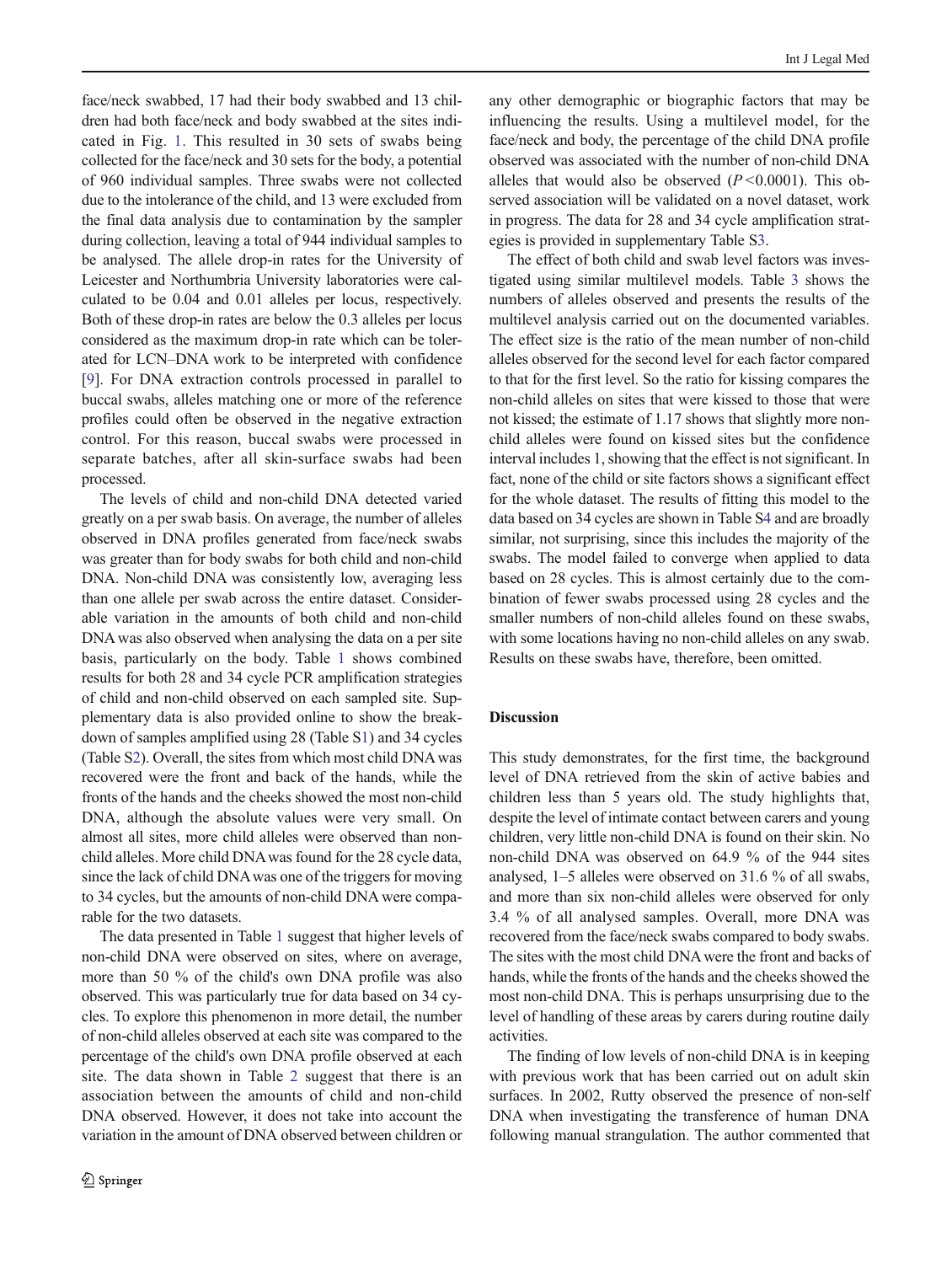<span id="page-4-0"></span>Table 1 The mean and standard deviation (SD) of child and non-child DNA alleles and the percentage of the child's full DNA profile observed on each sampled site

| Site                  | Number<br>of swabs | Child DNA<br>(number of alleles) |           | Child DNA<br>(% of full profile) |       | Non-child DNA<br>(number of alleles) |       |
|-----------------------|--------------------|----------------------------------|-----------|----------------------------------|-------|--------------------------------------|-------|
|                       |                    | Mean                             | <b>SD</b> | Mean                             | SD    | Mean                                 | SD    |
| Body                  |                    |                                  |           |                                  |       |                                      |       |
| Back of neck          | 30                 | 10.60                            | 6.03      | 58.83                            | 33.61 | 0.63                                 | 1.35  |
| Back right ear        | 30                 | 10.37                            | 7.02      | 57.73                            | 38.93 | 0.97                                 | 1.65  |
| Chest                 | 30                 | 7.37                             | 6.49      | 40.72                            | 35.98 | 0.53                                 | 1.38  |
| Left ankle back       | 29                 | 4.17                             | 5.39      | 22.99                            | 29.77 | 0.76                                 | 1.48  |
| Left back of hand     | 30                 | 15.30                            | 4.24      | 84.10                            | 22.07 | 1.07                                 | 2.03  |
| Left back upper arm   | 29                 | 5.62                             | 5.93      | 31.35                            | 32.80 | 0.86                                 | 1.62  |
| Left buttock          | 29                 | 7.97                             | 7.00      | 43.73                            | 37.89 | 0.34                                 | 0.61  |
| Left front of hand    | 30                 | 14.20                            | 6.05      | 78.52                            | 32.72 | 1.47                                 | 2.30  |
| Left inner thigh      | 30                 | 7.40                             | 6.43      | 41.13                            | 35.81 | 0.47                                 | 0.90  |
| Left outer thigh      | 29                 | 6.41                             | 5.99      | 34.99                            | 32.44 | 0.62                                 | 0.86  |
| Right ankle front     | 29                 | 6.34                             | 6.50      | 35.14                            | 35.78 | 0.59                                 | 0.78  |
| Right back of hand    | 29                 | 14.79                            | 4.90      | 81.86                            | 26.22 | 0.83                                 | 1.85  |
| Right back upper arm  | 30                 | 6.87                             | 7.16      | 37.96                            | 39.49 | 0.43                                 | 0.90  |
| Right buttock         | 30                 | 8.07                             | 6.59      | 44.21                            | 36.10 | 0.40                                 | 0.968 |
| Right front of hand   | 30                 | 12.80                            | 6.13      | 70.92                            | 33.66 | 2.10                                 | 2.54  |
| Right front upper arm | 30                 | 6.70                             | 6.92      | 36.70                            | 37.16 | 0.90                                 | 2.47  |
| Right inner thigh     | 30                 | 8.33                             | 6.77      | 45.85                            | 37.34 | 1.10                                 | 1.75  |
| Right outer thigh     | 30                 | 6.17                             | 6.39      | 34.46                            | 35.65 | 0.50                                 | 0.73  |
| Stomach               | 29                 | 6.93                             | 6.38      | 38.94                            | 35.74 | 0.52                                 | 0.95  |
| Upper middle back     | 30                 | 5.60                             | 5.78      | 30.86                            | 31.59 | 0.63                                 | 1.30  |
| Average               | 593                | 8.61                             | 6.93      | 47.62                            | 38.11 | 0.79                                 | 1.57  |
| Face/Neck             |                    |                                  |           |                                  |       |                                      |       |
| Forehead              | 29                 | 13.45                            | 6.16      | 72.84                            | 32.91 | 1.24                                 | 1.99  |
| Left ear              | 30                 | 9.50                             | 7.82      | 51.56                            | 42.46 | 0.80                                 | 1.52  |
| Left inner cheek      | 30                 | 12.93                            | 7.44      | 69.91                            | 39.92 | 1.37                                 | 2.06  |
| Left neck             | 29                 | 13.66                            | 5.70      | 74.31                            | 30.86 | 1.28                                 | 2.17  |
| Left outer cheek      | 30                 | 12.73                            | 6.64      | 69.22                            | 35.94 | 1.30                                 | 2.29  |
| Left side chin        | 30                 | 13.53                            | 6.89      | 72.95                            | 36.74 | 0.60                                 | 0.86  |
| Middle chin           | 30                 | 10.13                            | 8.04      | 54.85                            | 43.67 | 0.30                                 | 0.75  |
| Right ear             | 28                 | 12.18                            | 6.77      | 66.94                            | 37.08 | 0.57                                 | 0.92  |
| Right inner cheek     | 30                 | 13.03                            | 6.88      | 70.37                            | 36.55 | 1.37                                 | 2.0   |
| Right neck            | 26                 | 11.23                            | 7.07      | 60.66                            | 37.83 | 0.69                                 | 1.23  |
| Right outer cheek     | 29                 | 13.93                            | 4.67      | 76.13                            | 25.20 | 2.03                                 | 2.65  |
| Right side chin       | 30                 | 13.27                            | 7.10      | 71.49                            | 37.99 | 0.27                                 | 0.58  |
| Average               | 351                | 12.47                            | 6.86      | 67.63                            | 36.98 | 0.99                                 | 1.57  |

these observations may impact upon the interpretation of forensic DNA profile evidence in cases where skin-to-skin contact may have occurred [\[6](#page-6-0)]. This work was expanded to include a survey of the background levels of DNA present on the adult neck and showed that non-self DNA were detected on 21 of 120 swabs samples collected from 24 volunteers [[7\]](#page-6-0). In these early articles, it was proposed that non-self DNA may have been present due to secondary or tertiary transfer of DNA that had previously been deposited onto an animate or inanimate intermediate vector. The possibility that some nonself DNA may be present via primary transfer of orally projected DNA should also be considered, as it has been demonstrated that detectable levels of DNA can be projected over 1 m away from an individual when speaking [\[12](#page-6-0)].

Aside from these mechanisms of transfer, we also anticipate that DNA may be transferred via skin-to-skin contact during the routine care of babies and young children. It is widely acknowledged that DNA can be transferred from the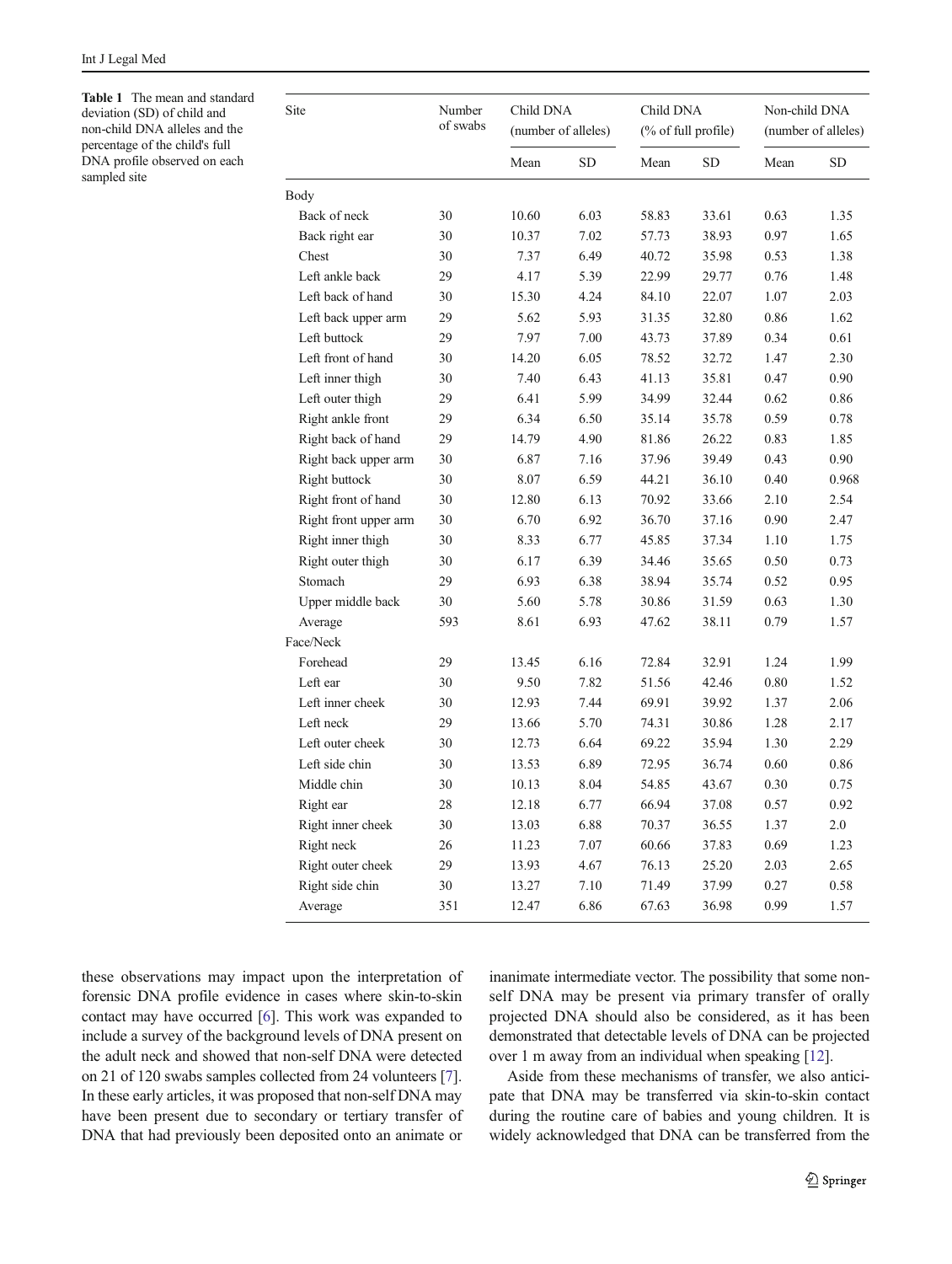| Child DNA<br>$%$ full profile) | Number of non-child alleles detected |         |              |              | Percentage of samples |              |          |          |           |          |
|--------------------------------|--------------------------------------|---------|--------------|--------------|-----------------------|--------------|----------|----------|-----------|----------|
|                                | $\theta$                             | $1 - 5$ | $6 - 10$     | Over $10$    | Total                 | $\mathbf{0}$ | $1 - 5$  | $6 - 10$ | Over $10$ | Total    |
| $\overline{0}$                 | 176                                  |         | $\mathbf{0}$ | $\mathbf{0}$ | 183                   | 18.6 $%$     | $0.7\%$  | $0.0\%$  | $0.0\%$   | 19.4 %   |
| $1-25\%$                       | 83                                   | 26      | $\mathbf{0}$ | $\mathbf{0}$ | 109                   | $8.8\%$      | $2.8 \%$ | $0.0\%$  | $0.0 \%$  | $11.5\%$ |
| $25 - 50 \%$                   | 61                                   | 48      | $\mathbf{0}$ | $\mathbf{0}$ | 109                   | 6.5 $\%$     | 5.1 $\%$ | $0.0\%$  | $0.0\%$   | $11.5\%$ |
| Over 50 $\%$                   | 293                                  | 217     | 32           |              | 543                   | 31.0 $%$     | 23.0 %   | $3.4\%$  | $0.1 \%$  | 57.5 %   |
| Total                          | 613                                  | 298     | 32           |              | 944                   | 64.9 %       | 31.6 $%$ | $3.4\%$  | $0.1\%$   | 100.0 %  |

<span id="page-5-0"></span>Table 2 Relationship between the number of non-child alleles and the percentage of the full profile of child alleles observed

skin surface to touched objects including the human skin surface [[1,](#page-6-0) [2,](#page-6-0) [13](#page-6-0)–[15\]](#page-7-0). More recently, the potential for cellfree nucleic acids to be transferred via skin secretions have also been demonstrated [\[16\]](#page-7-0). In addition to the potential for DNA transfer, several authors have commented on the existence of the "shedder-status" of an individual, e.g. [\[3](#page-6-0), [4](#page-6-0), [17\]](#page-7-0), yet there does not seem to be any consensus view on how this shedder-status may impact on the interpretation of DNA casework in practice. The lack of unanimity, combined with the overriding opinion that characterisation of shedder-status is influenced by many variables, most notably the passage of time between hand washing and sample deposition [\[4\]](#page-6-0), and the fact that this research has all been conducted with adult volunteers, led us away from attempting to assign shedderstatus in this project.

To ensure that the data generated in this study were truly reflective of background DNA levels present on the child's skin surface, and in accordance with previous studies, external variables that may have influenced the level of self or non-self DNA were not controlled. Volunteers were not requested to perform any activities that would be outside of their daily routine prior to sample collection. Instead, variables which we considered to be potentially influential on the results were recorded by survey. The number of people who had been in close contact with the child in the hours prior to sampling was also recorded. Upon analysis, contact from kissing or breast feeding, the age, gender and developmental level of the child, washing, contacts with multiple people or skin cream application did not appear to significantly alter the amount of nonchild DNA we observed.

There was a significant association between the amount of child and non-child DNA recovered; when non-child DNA was observed, it tended to be on swabs where a greater proportion of the child's own DNA profile was also observed. As none of the recorded variables showed a significant effect on the number of non-child alleles detected, they cannot explain this relationship. Initially, we attempted to identify the origin of non-child alleles observed in the DNA profile by

| <b>Table 3</b> The effect of other fac- |  |  |  |  |  |  |
|-----------------------------------------|--|--|--|--|--|--|
| tors on the observed amount of          |  |  |  |  |  |  |
| non-child DNA. The effect size is       |  |  |  |  |  |  |
| an estimate of the ratio of the         |  |  |  |  |  |  |
| number of non-child alleles, tak-       |  |  |  |  |  |  |
| ing the second category shown           |  |  |  |  |  |  |
| divided by the first                    |  |  |  |  |  |  |

| Variable          | Classification         | No. of<br>Swabs | No. of child<br>alleles | No. of non-<br>child alleles | Effect size<br>$(95\% \text{ CI})$ | $p$ value   |
|-------------------|------------------------|-----------------|-------------------------|------------------------------|------------------------------------|-------------|
| Age (years)       | $\leq$ 1<br>>1         | 386<br>558      | 4,083<br>5,392          | 327<br>486                   | 1.18(0.61, 2.11)                   | $p = 0.605$ |
| Gender            | Male<br>Female         | 289<br>655      | 2,594<br>6,891          | 225<br>588                   | 1.21(0.64, 2.49)                   | $p = 0.590$ |
| Development       | Pre-walking<br>Walking | 262<br>682      | 2,885<br>6,600          | 218<br>595                   | 1.28(0.68, 2.38)                   | $p = 0.446$ |
| Multiple contacts | No.<br>Yes             | 660<br>284      | 6,894<br>2,591          | 570<br>243                   | 0.89(0.46, 1.71)                   | $p = 0.728$ |
| Feeding           | Other<br><b>Breast</b> | 713<br>231      | 6,834<br>2,651          | 592<br>221                   | 0.99(0.46, 2.19)                   | $p = 0.986$ |
| Kissed            | No.<br>Yes             | 798<br>146      | 7,537<br>1,948          | 640<br>173                   | 1.17(0.91, 1.48)                   | $p = 0.214$ |
| Cream             | No.<br>Yes             | 884<br>60       | 8,756<br>729            | 777<br>36                    | 0.61(0.29, 1.25)                   | $p = 0.186$ |
| Washed            | No.<br>Yes             | 480<br>253      | 4,349<br>3,195          | 374<br>256                   | 0.93(0.67, 1.28)                   | $p = 0.639$ |

No number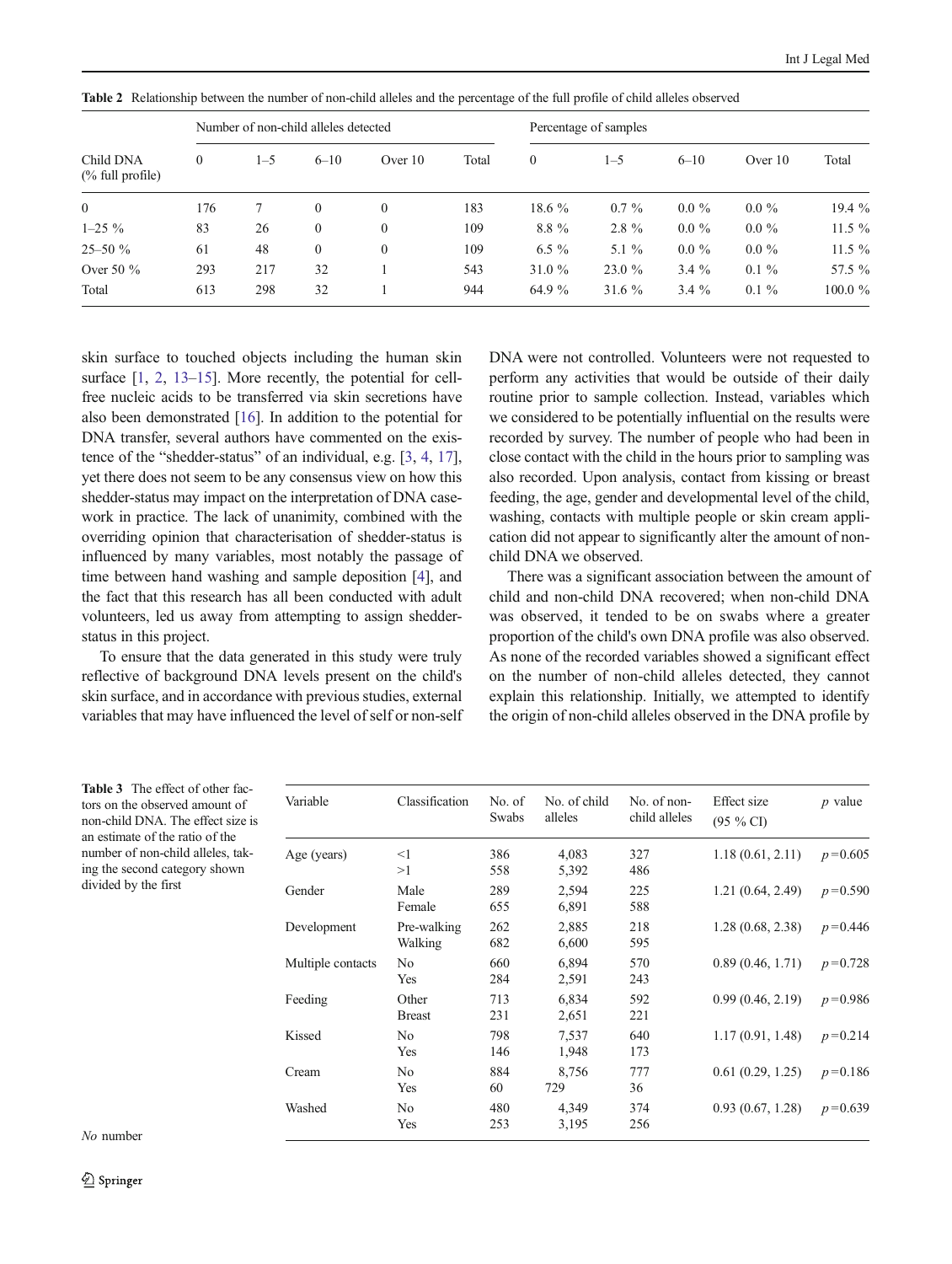<span id="page-6-0"></span>comparison to reference DNA profiles from individuals who had been in physical contact with the child in the 4 h period prior to sample collection. This approach was confounded by the unavailability of such individuals to provide a buccal swab at the time of sample collection. A decision was taken to record alleles observed in the DNA profile as 'child' or 'non-child', without attempting to identify the source of the non-child alleles. This did not meaningfully affect our data analysis, as the intention was to determine the 'background' levels of DNA present on the skin surface of young children. We confirmed that background non-child DNA levels are very low. This supports the potential for future exploration of the validity of DNA sampling in children.

As young children were recruited to this study, it was neither appropriate nor practical to use full PPE, i.e. scene suit, face-mask, mobcap, overshoes and gloves. We have previously confirmed that little sampler contamination occurred despite this omission [[18\]](#page-7-0). In this study, 13 of the 960 collected samples had been contaminated by the sample collector and were excluded from the analysis. Initially, some contamination of sample collection negative controls was observed. Upon analysis, it was discovered that alleles in common with the sample collector could often be observed in these negative controls, but not in the DNA profiles for the samples collected from the skin surface. Following discussion, we discovered that the sample collector was handling the control swabs close to her body, whilst handling the actual samples at arm's length. When all samples, including the negative control swabs, were handled at arm's length, this problem was resolved. If this methodology was to be adapted for clinical use, on live children, we would advocate the minimal PPE approach but would advise that appropriate training was undertaken to minimise the risk of further contamination.

# **Conclusions**

We have reported for the first time levels of 'background' DNA found on the skin of infants and very young children, highlighting that, despite intimate contact with carers and siblings, levels of non-child DNA found are extremely low. These results have the potential to provide a baseline to any forensic assessment of DNA samples taken from a child, where injuries are suspected to have arisen from a physical blow or bite from a third party. We have shown an interesting, albeit unexplained, association between the amount of child and non-child DNA retrieved, which merits further exploration. For this approach to be fully utilised, it would be necessary to further our understanding of the mechanisms of DNA transfer involving skin cells, body fluids and cell-free nucleic acids during both social and anti-social acts, to both inanimate

and animate surfaces, under varying test conditions [\[14](#page-7-0), [15,](#page-7-0) [19\]](#page-7-0). This important baseline data provides a first step toward the potential use of DNA techniques in evaluating suspected child abuse in children who are too young to provide a history of any injuries they have sustained.

Acknowledgements We wish to thank the Medical Research Council for supporting this project.

Conflict of interests The authors declare that they have no conflict of interest.

Open Access This article is distributed under the terms of the Creative Commons Attribution License which permits any use, distribution, and reproduction in any medium, provided the original author(s) and the source are credited.

#### References

- 1. Daly DJ, Murphy C, McDermott SD (2012) The transfer of touch DNA from hands to glass, fabric and wood. Forensic Sci Int Genet 6(1):FS1–FS46. doi[:10.1016/j.fsigen.2010.12.016](http://dx.doi.org/10.1016/j.fsigen.2010.12.016)
- 2. van Oorschot RA, Jones MK (1997) DNA fingerprints from fingerprints. Nature 387(6635):767
- 3. Lowe A, Murray C, Whitaker J, Tully G, Gill P (2002) The propensity of individuals to deposit DNA and secondary transfer of low level DNA from individuals to inert surfaces. Forensic Sci Int 129(1):25–34
- 4. Phipps M, Petricevic S (2007) The tendency of individuals to transfer DNA to handled items. Forensic Sci Int 168(2-3):162–168. doi[:10.](http://dx.doi.org/10.1016/j.forsciint.2006.07.010) [1016/j.forsciint.2006.07.010](http://dx.doi.org/10.1016/j.forsciint.2006.07.010)
- 5. Wiegand P, Kleiber M (1997) DNA typing of epithelial cells after strangulation. Int J Legal Med 110(4):181–183
- 6. Rutty GN (2002) An investigation into the transference and survivability of human DNA following simulated manual strangulation with consideration of the problem of third party contamination. Int J Legal Med 116(3):170–173
- 7. Graham EAM, Rutty GN (2008) Investigation into "normal" background DNA on adult necks: implications for DNA profiling of manual strangulation victims. J Forensic Sci 53(5):1074–1082. doi: [10.1111/j.1556-4029.2008.00800.x](http://dx.doi.org/10.1111/j.1556-4029.2008.00800.x)
- 8. Forster L, Thomson J, Kutranov S (2008) Direct comparison of post-28-cycle PCR purification and modified capillary electrophoresis methods with the 34 cycle "low copy number" (LCN) method for analysis of trace forensic DNA samples. Forensic Sci Int Genet 2(4): 318–328. doi:[10.1016/j.fsigen.2008.04.005](http://dx.doi.org/10.1016/j.fsigen.2008.04.005)
- 9. Gill P, Whitaker J, Flaxman C, Brown N, Buckleton J (2000) An investigation of the rigor of interpretation rules for STRs derived from less than 100 pg of DNA. Forensic Sci Int 112(1):17–40
- 10. Whitaker JP, Cotton EA, Gill P (2001) A comparison of the characteristics of profiles produced with the AMPFlSTR SGM Plus multiplex system for both standard and low copy number (LCN) STR DNA analysis. Forensic Sci Int 123(2–3):215–223
- 11. Goldstein H (2003) Multilevel Statistical Models. 3rd Edition edn. Edward Arnold, London
- 12. Port N, Bowyer VL, Graham EAM, Batuwangala M, Rutty GN (2005) How long does it take a static speaking individual to contaminate the immediate environment? Forensic Sci Med Pathol 2(3):157–163
- 13. Alessandrini F, Cecati M, Pesaresi M, Turchi C, Carle F, Tagliabracci A (2003) Fingerprints as evidence for a genetic profile: morphological study on fingerprints and analysis of exogenous and individual factors affecting DNA typing. J Forensic Sci 48(3):586–592